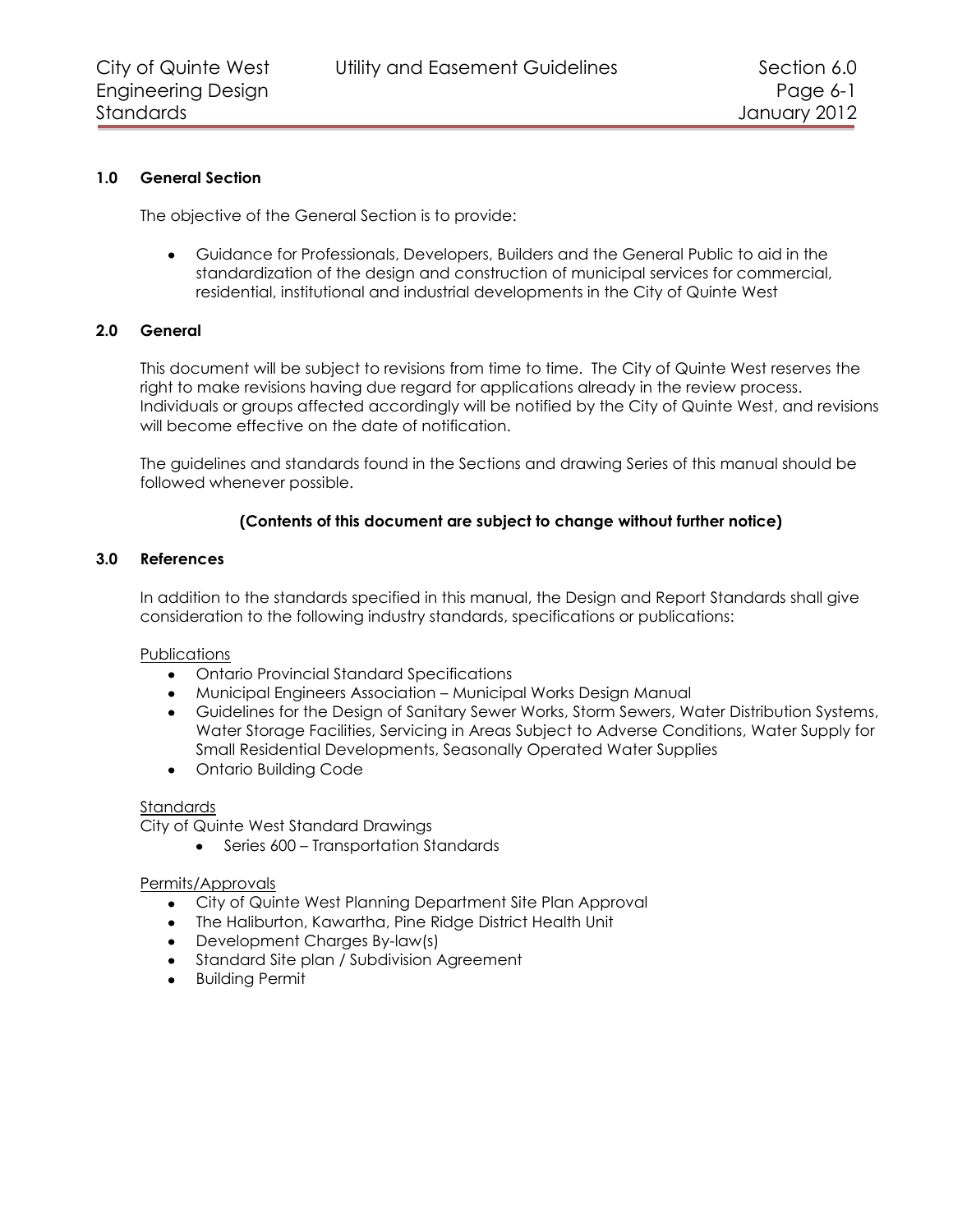# **4.0 Table of Contents**

| <b>SECTION</b> |                                                                                                                                          | <b>PAGE</b>  |
|----------------|------------------------------------------------------------------------------------------------------------------------------------------|--------------|
| 5.0            | <b>Utilities</b><br><u> 2001 - Maria Alemania, mpanda a mpanda a mpanda a mpanda a mpanda a mpanda a mpanda a mpanda a mpanda a mpan</u> |              |
|                |                                                                                                                                          |              |
|                |                                                                                                                                          | $\mathbf{r}$ |
| 6.0            | <b>Easements</b>                                                                                                                         |              |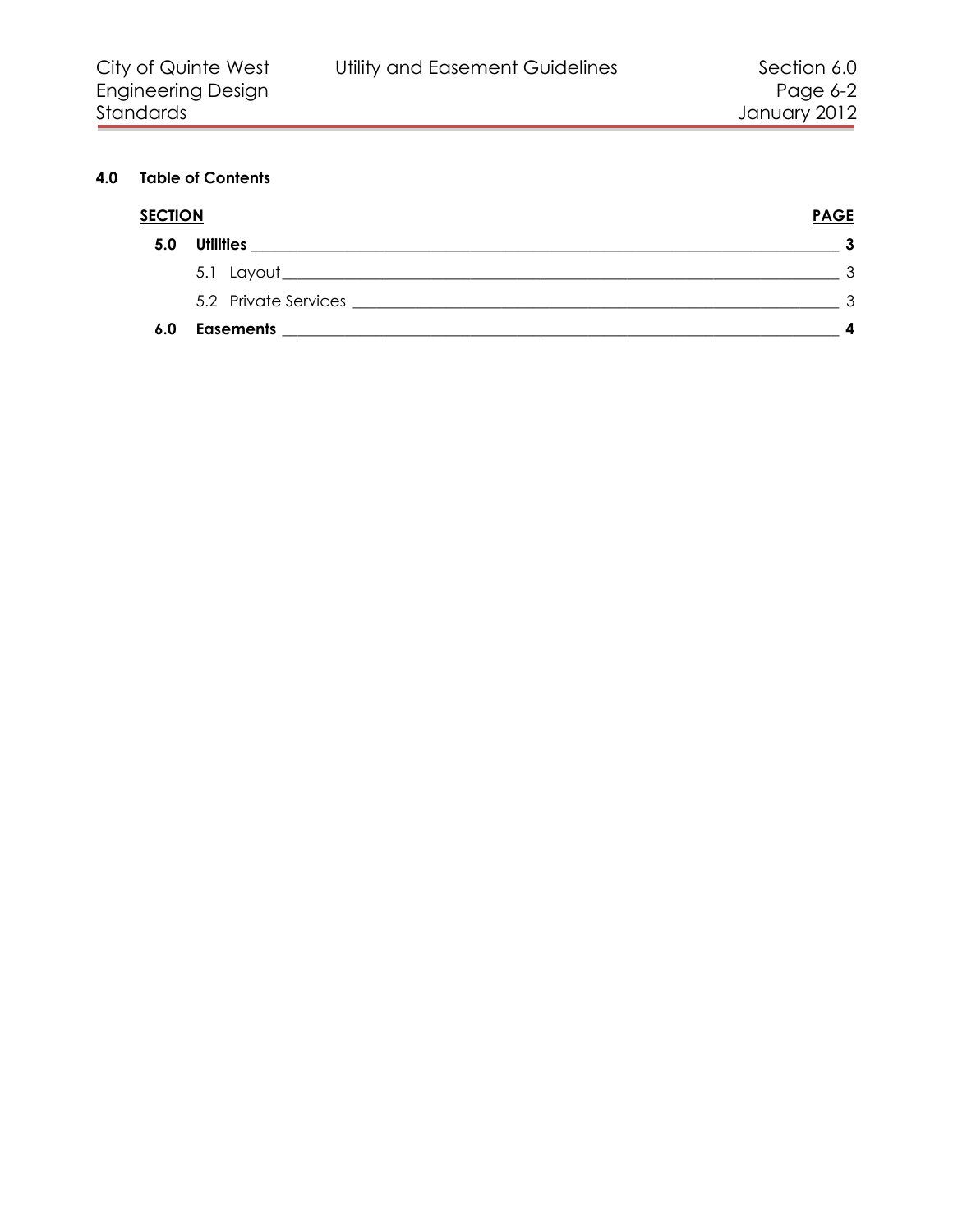#### **5.0 Utilities**

<span id="page-2-0"></span>The developer shall coordinate the installation of utilities including (but not limited to) Hydro One, Cogeco Cable, Bell Canada, and Union Gas. It is the developer's responsibility to meet all requirements of Utility organizations and provide all necessary documents of such organizations to the Municipality prior to final approval of development drawings.

#### <span id="page-2-1"></span>5.1 Layout

Public utilities on typical urban residential streets will normally be aligned in accordance with the applicable Standard Road Cross Section. Where the alignment is forced to deviate from those standard locations it shall maintain the horizontal separation as detailed below. All measurements between structures are the minimum permitted and measured near edge to near edge of structure.

| Criteria              | Condition                     | Location                         |
|-----------------------|-------------------------------|----------------------------------|
| Gas outside the joint |                               | 0.5 m from Property Line         |
| utility trench        |                               | 0.5 m from Sidewalks             |
| Joint Utility Trench  |                               | 0.76 m from Property Line        |
| Watermains            | Located in Boulevard          | 4.5 m from Property Line         |
| Sanitary and Storm    | Straddle Road Allowance       | Separated 2.13 meters from each  |
| Sewers                | Centerline                    | other                            |
| Catchbasins           | As per Standard Cross         | 1.0 m from any main, conduit, or |
|                       | Section                       | service                          |
| Light Standards and   |                               | 0.50 m from Sidewalks            |
| Transformers          |                               |                                  |
| Curb Stops            |                               | At Property Line                 |
| Fire Hydrants         | Within Obstruction Free Zone  | 0.3 m from Property Line         |
|                       | set by City's Fire Department |                                  |

Separation between water and sewer mains shall conform to MOE Guidelines. Where due to construction in rock or Type 4 Soils it is proposed to use methods other than horizontal separation to protect the water main, all design of such works must be approved by the City of Quinte West prior to submitting an application for a C of A.

Clearance between pipe or conduit crossings shall normally be a minimum of 300mm between the outside pipe barrels. Where a clearance of 300mm or less cannot be avoided, there shall be concrete encasement or non-shrink backfill of the crossing extending one meter in each direction on each pipe.

#### <span id="page-2-2"></span>5.2 Private Services

Water and sewer services may be laid in the same trench subject to the provisions of Ontario Building Code and MOE requirements. In such cases the horizontal separation between each service shall be 0.5m. All other utility services shall be separated 2.5m from water and sewer services measured from edge of structure. Sanitary and foundation/storm service drains shall capped and be clearly marked at the property line with a wooden 2X4 projecting above ground a minimum of 1.0 meters.